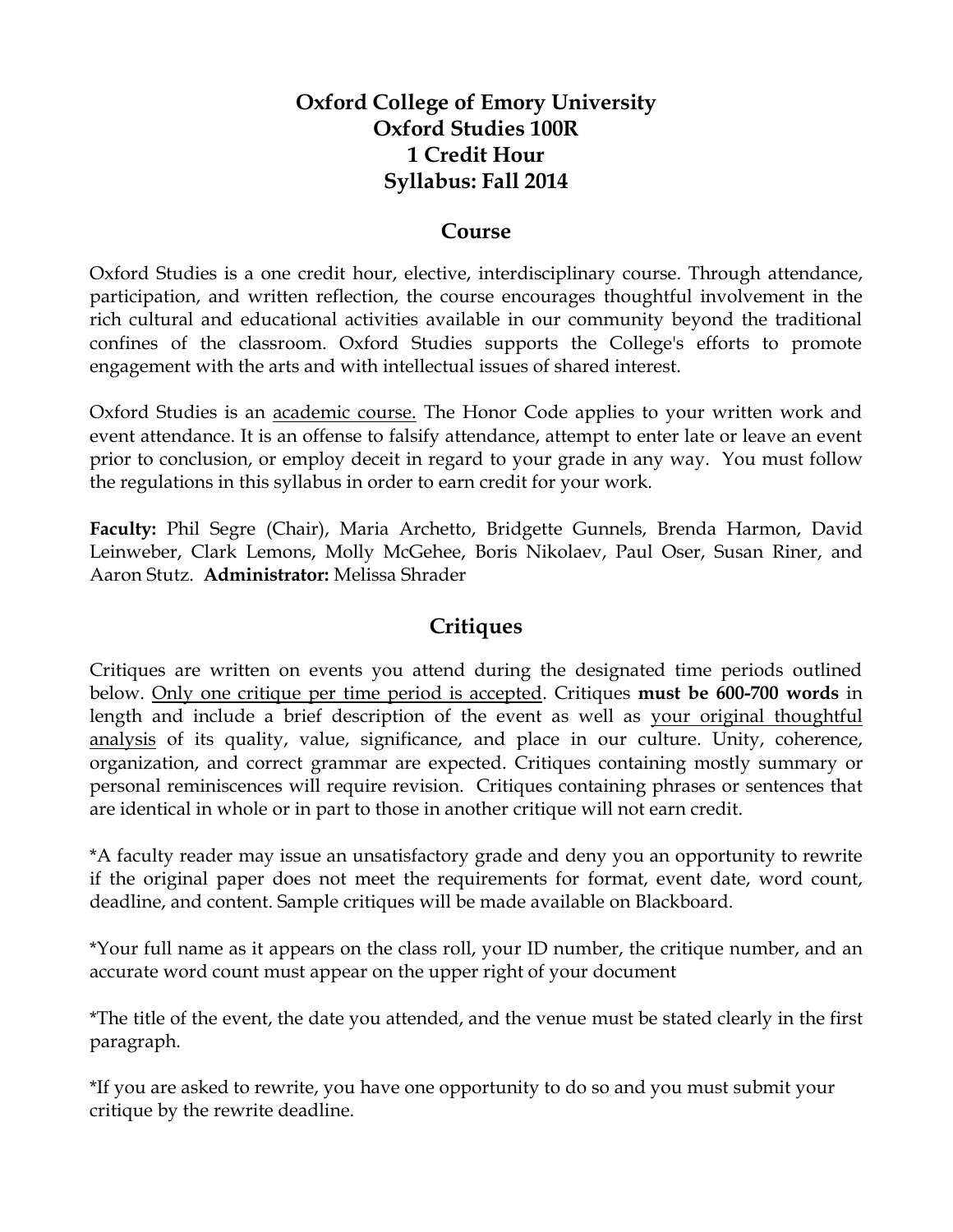\*There is no "make-up" work for any event or critique for any reason. If all events in a given critique period are missed, the work of that critique period cannot be "made-up."

\*No credit will be given for attendance at non-Oxford events.

\*All work in Oxford Studies is done under the College Honor Code. Plagiarism is an Honor Code offense. If an outside source is used, you need to cite your source. This includes the use of event program notes.

## **Critique Submission**

Your critiques may be submitted at any time within the prescribed period for each critique. The final deadline for each critique is absolute. No extensions will be granted unless the Oxford Studies Chair receives notification from the Office of Academic Affairs of your documented absence or illness, and such extensions may be granted at the discretion of the Oxford Studies Faculty. A request for an extension received more than one week after a deadline will not be granted.

#### **Your critique document must be written in Microsoft Word format submitted on Blackboard as an attached file.**

#### **To submit a critique:**

Current Students> Blackboard> Login> OXST\_OX100R: Oxford Studies – Fall 2014 > SUBMIT Critiques

If you have any technical question or problem **while submitting your critique**, you must contact Administrator Melissa Shrader (melissa.shrader@emory.edu) by e-mail **before** the critique deadline. E-mails about submission issues sent after the deadline will not receive a response.

**\*Always keep a copy of the Blackboard screen indicating you have successfully submitted your critique as proof that you submitted it by the deadline.**

#### **NOTE ON SUBMITTING CRITIQUES**:

**DO NOT USE SPACES OR ANY SPECIAL CHARACTERS (commas, periods, spaces, #, \$, %, \*, etc.), in the TITLE of your Critique.** These special characters are **not allowed in Blackboard** and will prevent your critique from being uploaded to the Blackboard Grade Center. If your critique is not in the Grade Center, faculty/staff will not be able to see your critique at all, and you will not be allowed to submit the critique again after the critique deadline has passed.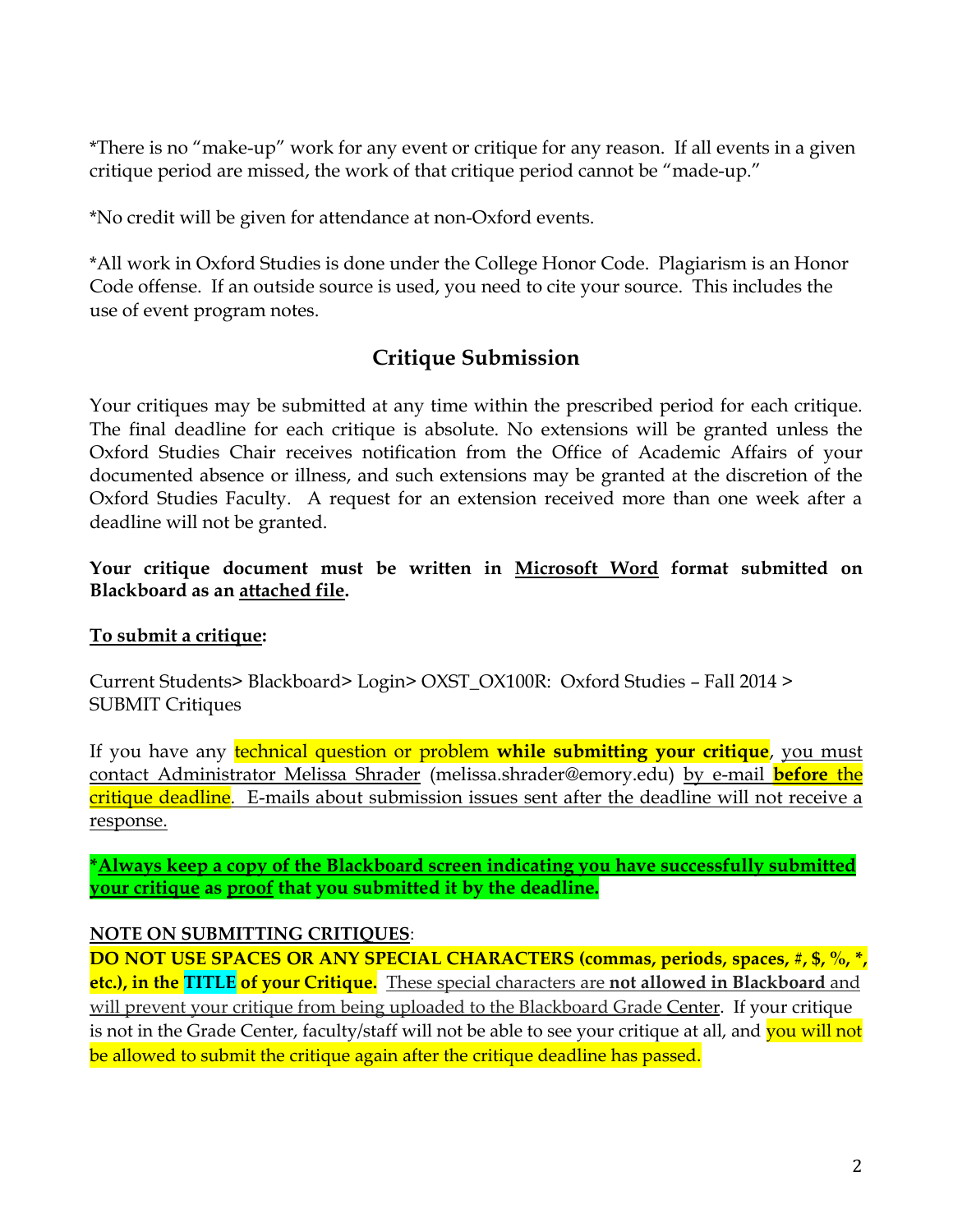A Critique may be graded as "S", "U", or "RW". "S" means that the critique is satisfactory and will receive credit. "U" means that the critique is not satisfactory and may not be re-written. "RW" means you have an opportunity to rewrite and resubmit your critique to Blackboard. It is your responsibility to check Blackboard after each critique deadline to determine whether or not you have an opportunity to rewrite your critique. Faculty readers will not send personal emails. Comments by faculty readers regarding your critique will be posted on Blackboard.

## **Course Communications**

Frequent reading of your personal e-mail and the Blackboard website are required. These are your only sources for important course information. It is your responsibility to check your email and the Blackboard website frequently and know the contents.

Information about your attendance credits, critiques, and grades will be posted on the Oxford Studies Blackboard website.

Current Students>Blackboard>Login>OXST\_OX100R: Oxford Studies – Fall 2014

## **CRITIQUE DEADLINES**

**Critique 1 Deadline: Wednesday, October 8 at 12 noon.** Critique 1 must be written on an event you attended from September 8 through October 7. Critique 1 to be graded by Wednesday, October 15 **Rewrite Deadline: Wednesday, October 22 at 12:00 noon**

**Critique 2 Deadline: Thursday, October 30 at 12 noon.** Critique 2 must be written on an event you attended from October 8 through October 29. Critique 2 to be graded by Thursday, November 6 **Rewrite Deadline: Thursday, November 13 at 12:00 noon**

**Critique 3 Deadline: Tuesday, November 25 at 12 noon.** Critique 3 must be written on an event you attended from October 30 through November 24. Critique 3 to be graded by Tuesday, December 2 **Rewrite Deadline: Tuesday December 9 at 12:00 noon**

# **Questions or Concerns**

Please send questions by e-mail to Ms. Shrader (melissa.shrader@emory.edu). Always send e-mail; telephone calls and walk-ins will not receive a response. Most Oxford Studies issues can be handled by e-mail, but if a meeting is necessary, first e-mail to request an appointment.